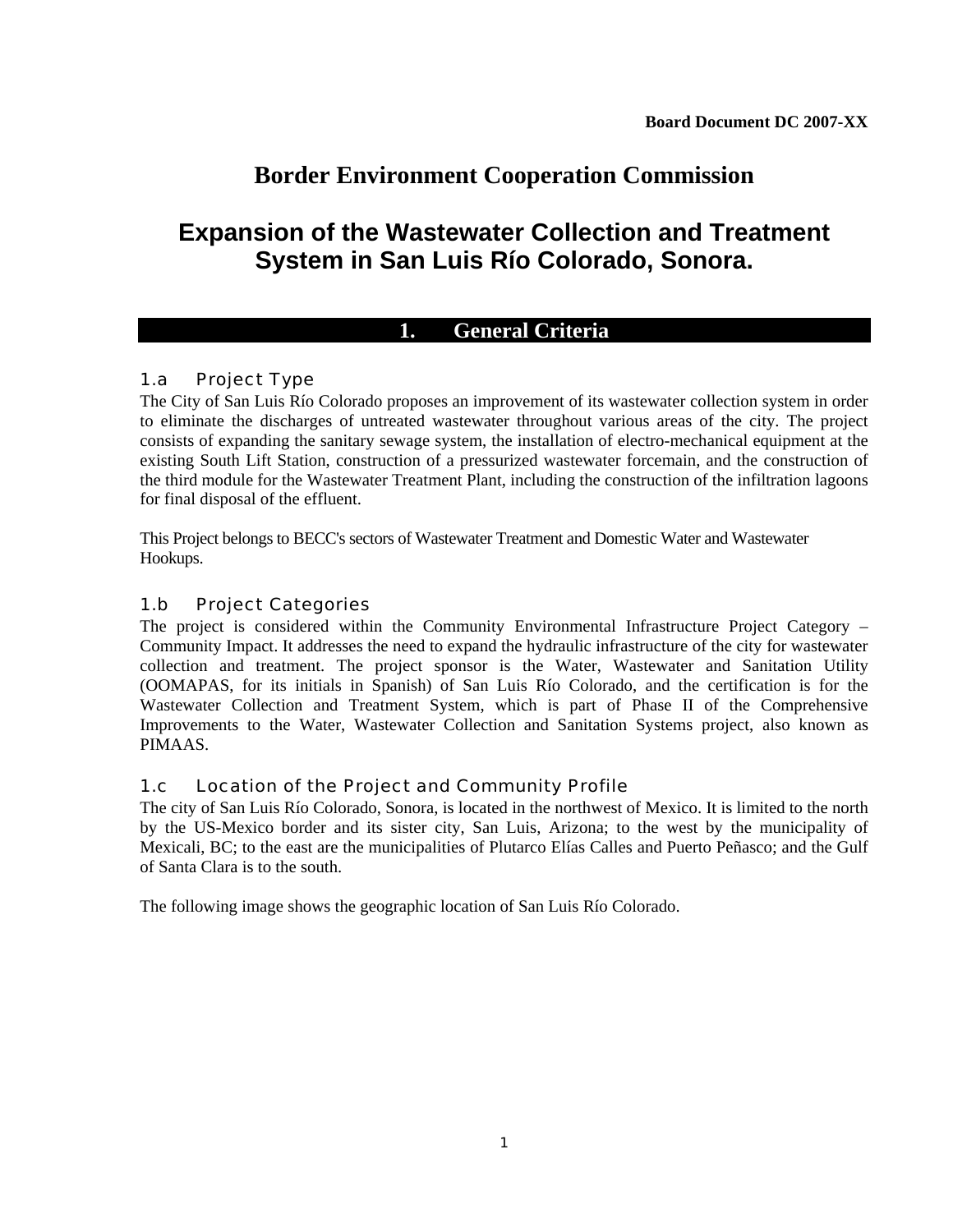

#### **Demographics**

According to the II Population and Housing Census, carried out by the National Institute of Statistics, Geography and Data Processing (INEGI, for its initials in Spanish) in 2005, the municipality of San Luis Río Colorado has a population of 157,076, with a municipal annual growth rate of 1.66%. According to population projections of the National Population Council (CONAPO for its initials in Spanish), the current population (2007) of San Luis Rio Colorado is 161,795 inhabitants. The average per capita income amounts to  $\text{US}\$419.50^1$  $\text{US}\$419.50^1$  $\text{US}\$419.50^1$ .

#### **Municipal Environmental Services**

According to the OOMAPAS, the city's service coverage of drinking water reaches 97% of the population, and the wastewater collection and treatment service reaches 50% of the city's population.

## 1.d Legal Authority

OOMAPAS was officially created in December 28, 1993, and reported in the Official Register of the State of Sonora on December 30, 1993.

The OOMAPAS was created as Decentralized Public Agency of the Municipality of San Luis Río Colorado. It has legal authority to manage its own assets and its organizational structure includes a Governing Board, an Advisory Board, a General Director and a Commissioner as granted by state law No. 104 on Drinking Water and Sewage Systems of the State of Sonora. The OOMAPAS has the legal authority to implement and operate this project.

The project complies with international agreements between Mexico and the United States, targeted at improving the environment and the quality of life of border residents. There are six bilateral agreements between both countries related to air quality, water quality, land protection and pollution control, and all of them have been taken into account since the onset of the project. These agreements are:

• 1889 International Boundary Convention

<sup>2</sup>

- 1944 Water Treaty
- 1983 La Paz Agreement, or Border Environmental Agreement
- 1990 Integrated Border Environmental Plan (IBEP)
- 1994 North American Free Trade Agreement (NAFTA)
- Border 2012 Program

 $\overline{a}$ 

<span id="page-1-0"></span><sup>1</sup> Source: NADB estimation based on statistics from INEGI and Comisión Nacional de Salarios Mínimos.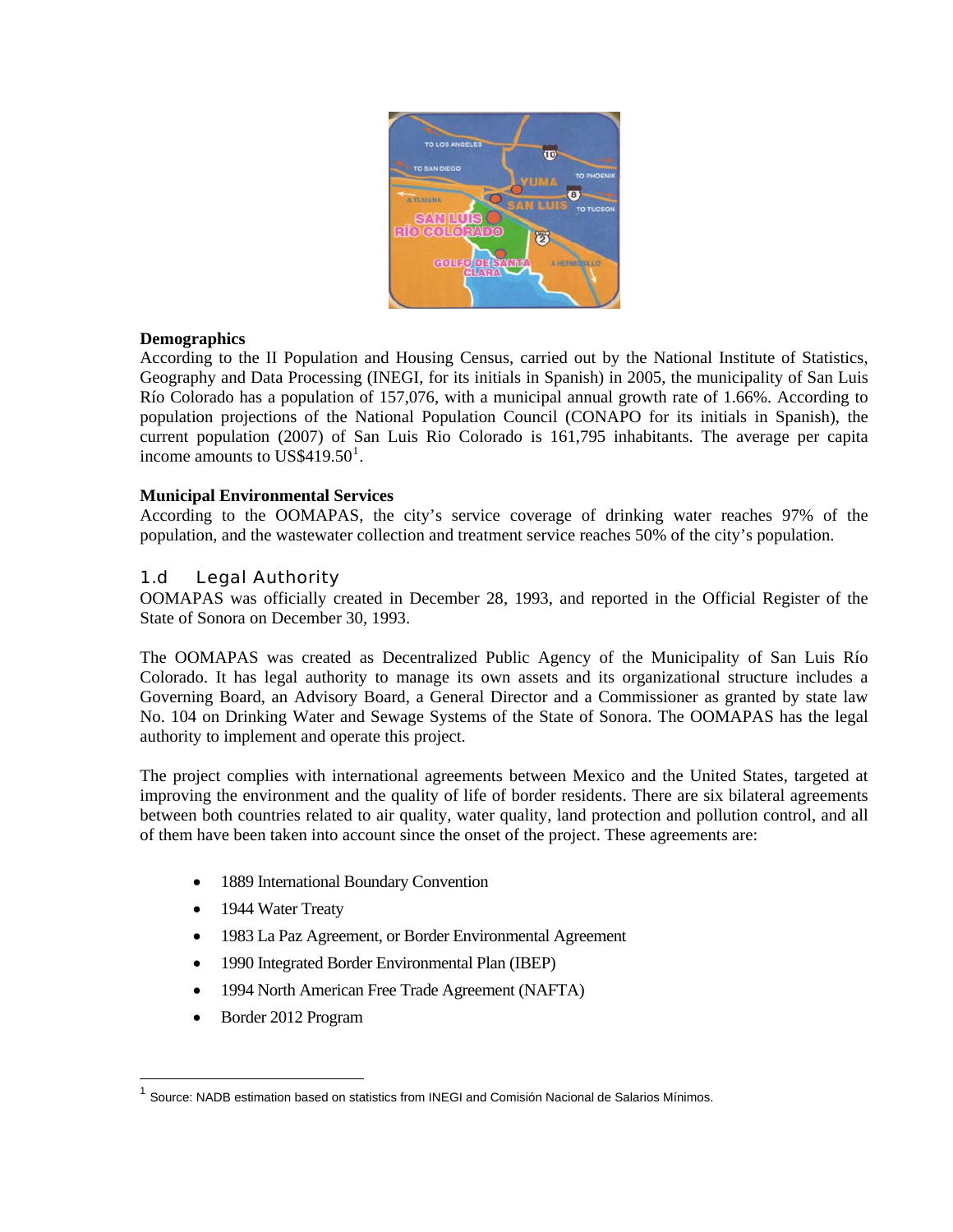## 1.e Project Summary

## Project Description

The wastewater collection and treatment system in the city consists of approximately 248 miles of sewage lines, one lift station, and a wastewater treatment plant that serves about 50% of the population.

To solve the issue of collection, treatment and final disposal of wastewater in San Luis Río Colorado, OOMAPAS has implemented a three phase comprehensive sanitation program.

Phase I is under construction and is estimated to begin operations during 2007. It consists of the expansion of approximately 22.4 miles of sewer lines, the construction of a new wastewater treatment plant with a capacity of 9.12 MGD, and the construction of one new lift station to convey the wastewater to the treatment plant. This phase of the project was previously certified by BECC in June 2000.

The current project, consists of the construction of a wastewater collection and treatment system as part of the PIMAAS Phase II Project that will allow the wastewater collection and treatment service coverage to increase from 49% to 73%.

This Phase includes the following elements:

• Wastewater Collection System Expansion:

<sup>3</sup>

- o **Guadalupe Victoria Subcollector** with a length of 4,654 lf of 30" diameter PVC pipe, and 1,250 lf of 24" diameter PVC pipe.
- o **Chihuahua Subcollector** with a length of 65,620 lf of 8" diameter pipe, 1,476 lf of 10" diameter PVC pipe, 3,005 lf of 15" diameter PVC pipe, 2,559 lf of 18" diameter PVC pipe, and 4,185 lf of 24" diameter PVC pipe.
- o **Zacatecas Subcollector** with a length of 101,939 lf of 8" diameter PVC pipe, 4,257 lf of 10" diameter PVC pipe, 423 lf m of 12" diameter PVC pipe, 427 ft of 15" diameter PVC pipe, 1.286 ft of 18" Diameter PVC pipe, and 8,220 lf of 24" diameter PVC pipe.
- South Lift Station Electro-mechanical Equipment. During Phase II, three of six sections of equipment that will comprise the regulation station and lift station shall be supplied and installed; each pump will have a capacity of 6,499 gal/min, a total pumping load of 75 lf, and an efficiency of 84%. Two pumping sections shall operate in regular conditions and one will remain as a reserve. The operating power capacity of the sections shall be 800 HP.
- South forcemain. Construction of the second south outfall through a pressurized 30" diameter PVC pipe, with a length of 18,253 lf.
- WWTP Third Module. Construction of the third module of the WWTP which will increase the capacity from 9.12 MGD to 13.68 MGD.
- Infiltration Lagoons. Construction of four infiltration lagoons with a capacity of 4.56 MGD for final disposal of the effluent from the Wastewater Treatment Plant.

The project will provide 8,961 new hookups to the wastewater collection system. The cost of each hookup to the house is US\$126.45, which would be charged to the user at the moment that the service is requested. This cost is not included in the total cost of this project.

The proposed improvements are based on the Sanitary Sewage System Improvements Master Plan (BECC 2003), and the recommendations from Value Engineering which was carried out in August, 2006.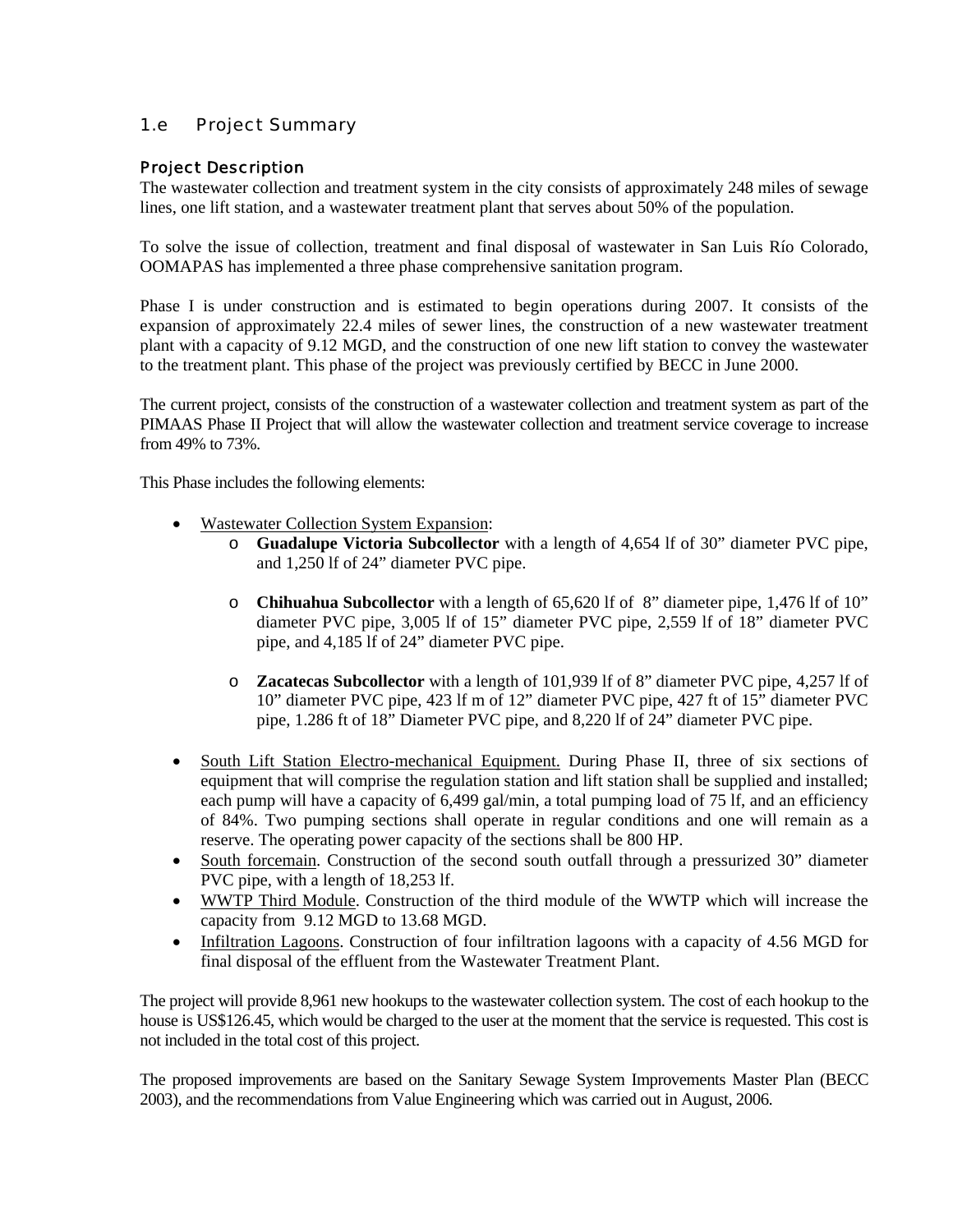Phase III is proposed by OOMAPAS for the future. It would consist of 50 miles of sewer lines (including subcollectors and laterals) in zones that now lack service, and the expansion of the wastewater treatment plant capacity from 13.68 MGD to 18.24 MGD.



The following drawing indicates the different components of PIMAAS Phase II Project.

#### Project Justification

<sup>4</sup>

The construction of the PIMAAS Phase II Project will significantly reduce pollution problems caused by untreated wastewater, thus reducing the potential for human contact with wastewater and potential bacteria that are vectors for diseases. It will also reduce the potential for groundwater and surface water contamination by eliminating the use of latrines, cesspools and wastewater discharges to open-air drains. The effluent from the wastewater treatment plant will be discharged into infiltration lagoons.

During the FY 05/06 Prioritization Process this project was evaluated as Category 1 due to the lack of wastewater treatment infrastructure.

| <b>Important issues for Certification:</b><br>The Project falls within the BECC's priority sectors and complies with General<br>Criteria. |
|-------------------------------------------------------------------------------------------------------------------------------------------|
| <b>Pendent issues:</b><br>None.                                                                                                           |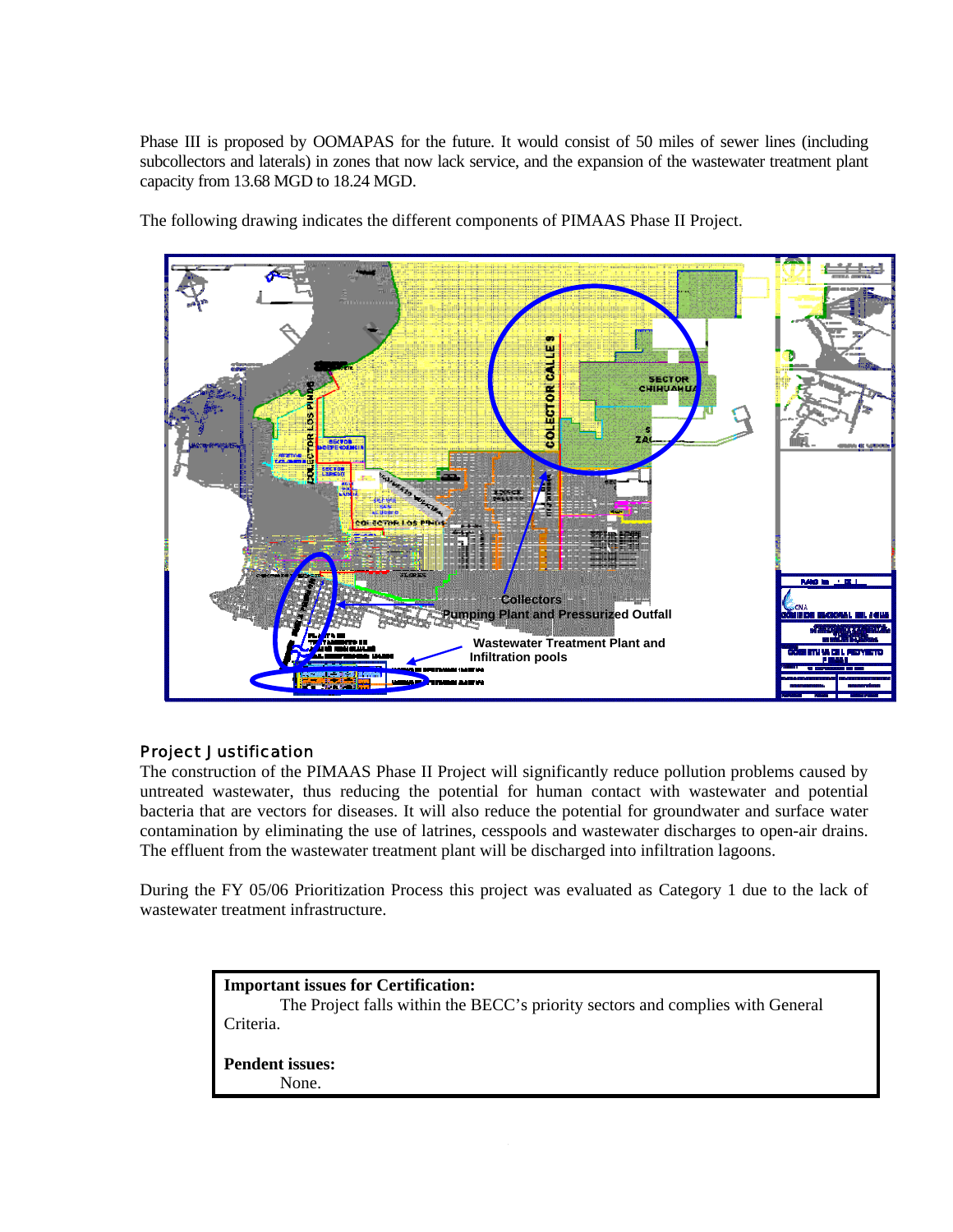# **2. Health and Environment**

## 2.a Compliance with Applicable Environmental Laws and Regulations

In order for the project to comply with existing regulations, the OOMAPAS coordinated with the federal and state agencies to determine the type and scope of environmental studies required by law. The project complies with the National Water Law, specifically with the second and fourth chapters which deal with water management and the rights to exploit and use national water resources respectively, and the following applicable Mexican Official Norms:

- Mexican Official Norm NOM-001-SEMARNAT-1996, which sets the allowed maximum limits of wastewater contaminants in national waters and property.
- Mexican Official Norm NOM-002-SEMARNAT-1996, which established the maximum allowed limits of contaminants in wastewater within urban or municipal drainage systems.
- Mexican Official Norm NOM-004-SEMARNAT-2002, which establishes the specifications and maximum allowed limits of contaminants for the use and disposition of bio-solids.

## 2.b Human Health and Environmental Impacts

## Human Health Impacts

The project unserved areas' wastewater is disposed untreated to latrines and cesspools. The lack of wastewater collection for half of the population has resulted in sewer overflows and runoffs creating a risk for the transmission of diseases due to the residents' contact with wastewater. The purpose of this project is to address contamination risks to existing public health and groundwater and to prevent risks inherent to inappropriate wastewater management.

The development of this project will help address these issues and improve public health conditions as follows:

- (1) Human health conditions will be improved by reducing or eliminating wastewater overflows and the risk of human contact with sewer as a result of an improved wastewater collection system.
- (2) Reduced potential for soil and aquifer contamination that may result from the inadequate use of latrines and septic tanks in areas that lack wastewater collection service, as well as from the use of poorly maintained lines and the discharge of raw wastewater to agricultural canals.
- (3) The construction and operation of the proposed WWTP and construction of new collection lines should reduce groundwater, surface water and soil contamination.

## Human Health Information

<sup>5</sup>

Human health statistics for San Luis Rio Colorado are limited. However, the high incidences of diseases associated with the lack of adequate wastewater treatment are known. Water borne diseases such as hepatitis A, measles, shigelosis, and tuberculosis reported in the Rio Colorado Basin are presented in the following table.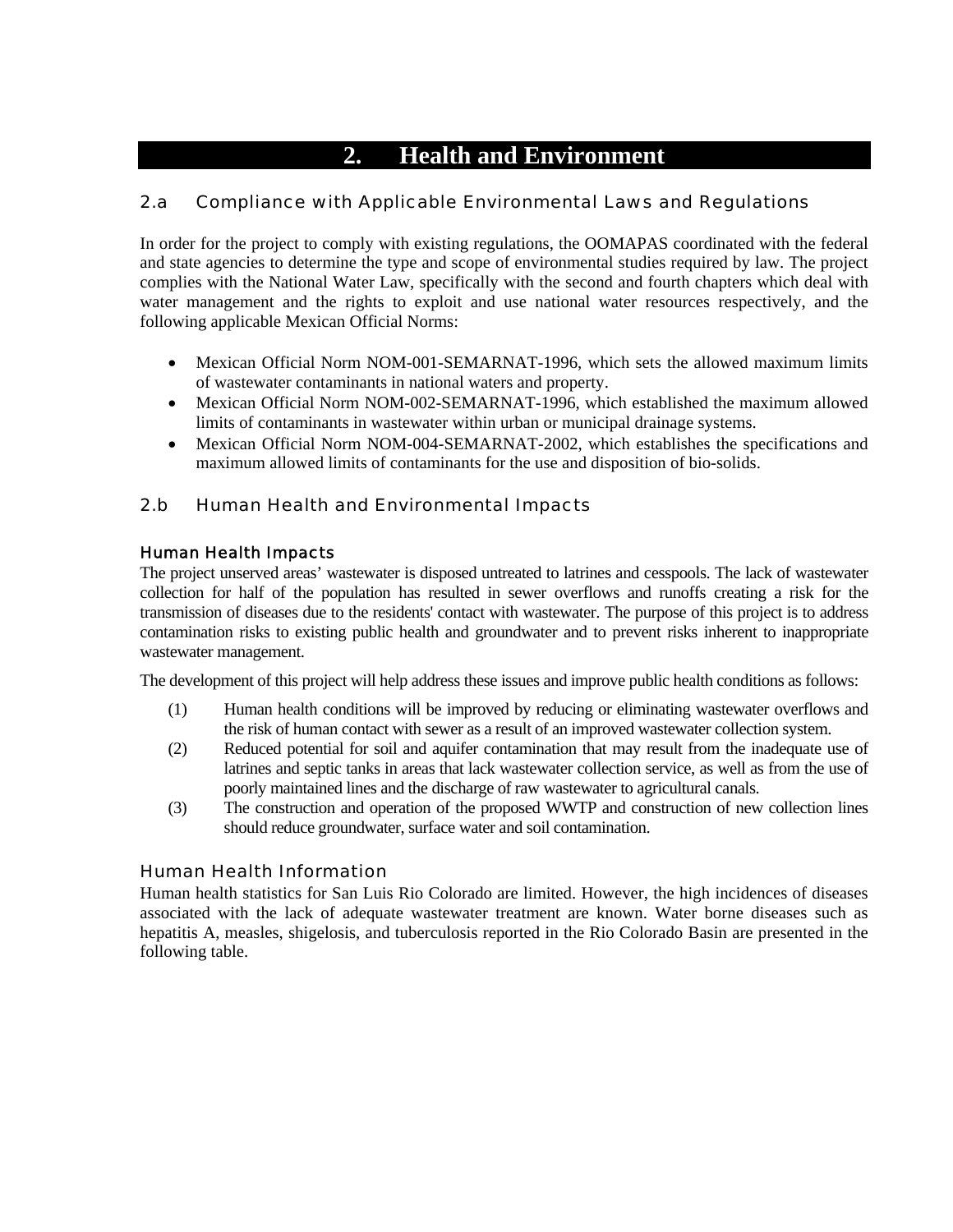| Cuenca del Rio<br><b>Nuevo</b>                                                                 | <b>Amibiasis</b>                   |                                | <b>Hepatitis A</b>             |                              |                            | <b>Shigelosis</b>             |                                              |                            | <b>Fiebre Tifoidea</b>           |                                              |                                              |                                              |
|------------------------------------------------------------------------------------------------|------------------------------------|--------------------------------|--------------------------------|------------------------------|----------------------------|-------------------------------|----------------------------------------------|----------------------------|----------------------------------|----------------------------------------------|----------------------------------------------|----------------------------------------------|
|                                                                                                | 1988                               | 1998                           | % de<br>Cam-<br>bio.           | 1988                         | 1998                       | $%$ de<br>Cam-<br>bio         | 1988                                         | 1998                       | % de<br>Cam-<br>bio.             | 1988                                         | 1998                                         | $%$ de<br>Cam-<br>bio                        |
| Condados en EUA<br>Yuma, AZ<br>Pima, AZ<br>Santa Cruz, AZ<br>Cochise, AZ                       | $\Omega$<br>0.5<br>3.7<br>$\Omega$ | $\Omega$<br>0.6<br>18.4<br>9.0 | $\Omega$<br>20<br>397<br>$---$ | 40.2<br>22.5<br>74.4<br>74.8 | 25.7<br>29<br>42.0<br>17.8 | $-36$<br>29<br>$-44$<br>$-76$ | 25.8<br>41.3<br>26.1<br>11.4                 | 6.0<br>24.2<br>23.6<br>3.6 | $-77$<br>$-41$<br>$-10$<br>$-68$ | $\Omega$<br>$\Omega$<br>$\Omega$<br>$\Omega$ | $\Omega$<br>$\Omega$<br>$\Omega$<br>$\Omega$ | $\Omega$<br>$\theta$<br>$\Omega$<br>$\Omega$ |
| <b>Ciudades</b><br>Mexicanas<br>Nogales, SN<br>Agua Prieta, SN<br>San Luis Río<br>Colorado, SN | 956<br>956<br>787                  | 757<br>63.0<br>318             | $-21$<br>$-93$<br>-60          | 54.4<br>54.4<br>28.4         | 5.0<br>5.0<br>10.0         | $-91$<br>$-91$<br>$-65$       | Sin<br>Datos<br>Sin<br>Datos<br>Sin<br>Datos | 1.0<br>1.0<br>5.0          | ---<br>---<br>---                | 2.8<br>2.8<br>8.4 0                          | 1.0<br>$\Omega$<br>$-100$                    | $-64$<br>$-100$<br>5.0                       |

**Table 3-7. Water-borne diseases reported in the Rio Colorado Basin (Incidence per 100,000 inhabitants)** 

Fuente: Organización Panamericana de la Salud Internet: http://www.fep.paho.org/healthprofiles

 Hepatitis A is a liver disease associated with unhealthy wastewater disposal and the use of an inadequate or contaminated water supply. Shigellosis is often the result of poor sanitation, lack of water or wastewater facilities, the use of contaminated water and food, and is a condition common to underprivileged areas.

The most common organisms or parasites found in untreated wastewater include: E. coli (*Escherichia coli*), cholera (*Vibrio cholerae*), hepatitis A (*Enterovirus ssp*), Giardia (*Giardia lamblia*), Cryptosporidium (*Cryptosporidium parvum*), and helminth eggs. An individual may become ill after drinking water that has been contaminated with these organisms; eating uncooked foods that have been in contact with contaminated water; or having bad hygiene habits that contribute to the dissemination of diseases by direct or indirect human contact.

By not implementing the wastewater collection system and treatment improvements, untreated wastewater discharges to the environment will continue causing a high risk of water borne transmitted diseases in the project's area of influence.

#### Environmental Impacts

e de la construcción de la construcción de la construcción de la construcción de la construcción de la constru<br>A la construcción de la construcción de la construcción de la construcción de la construcción de la construcci

Overall, the project will have a positive environmental impact. Sewer service coverage will be increased from 49% to 73% while reducing the risk of wastewater infiltration caused by the use of latrines and cesspools. All construction activities will take place in city areas that have been previously affected.

Minor impacts to the environment will be generated during the construction phase produced by the installation of sewer lines. These impacts include particulate matter emissions, gases generated by the construction equipment, temporary obstruction of streets, and potential hazardous conditions for workers, residents and vehicles.

To reduce the environmental impacts during the construction phase, mitigation measures will be taken such as watering roads to reduce dust, maintaining vehicles to reduce emissions, setting up precautionary signs, installing portable restrooms, etc.

Regarding the operational phase, negative impacts are not anticipated as long as the proposed activities are carried out as specified in the final design and stipulated in the environmental clearance process.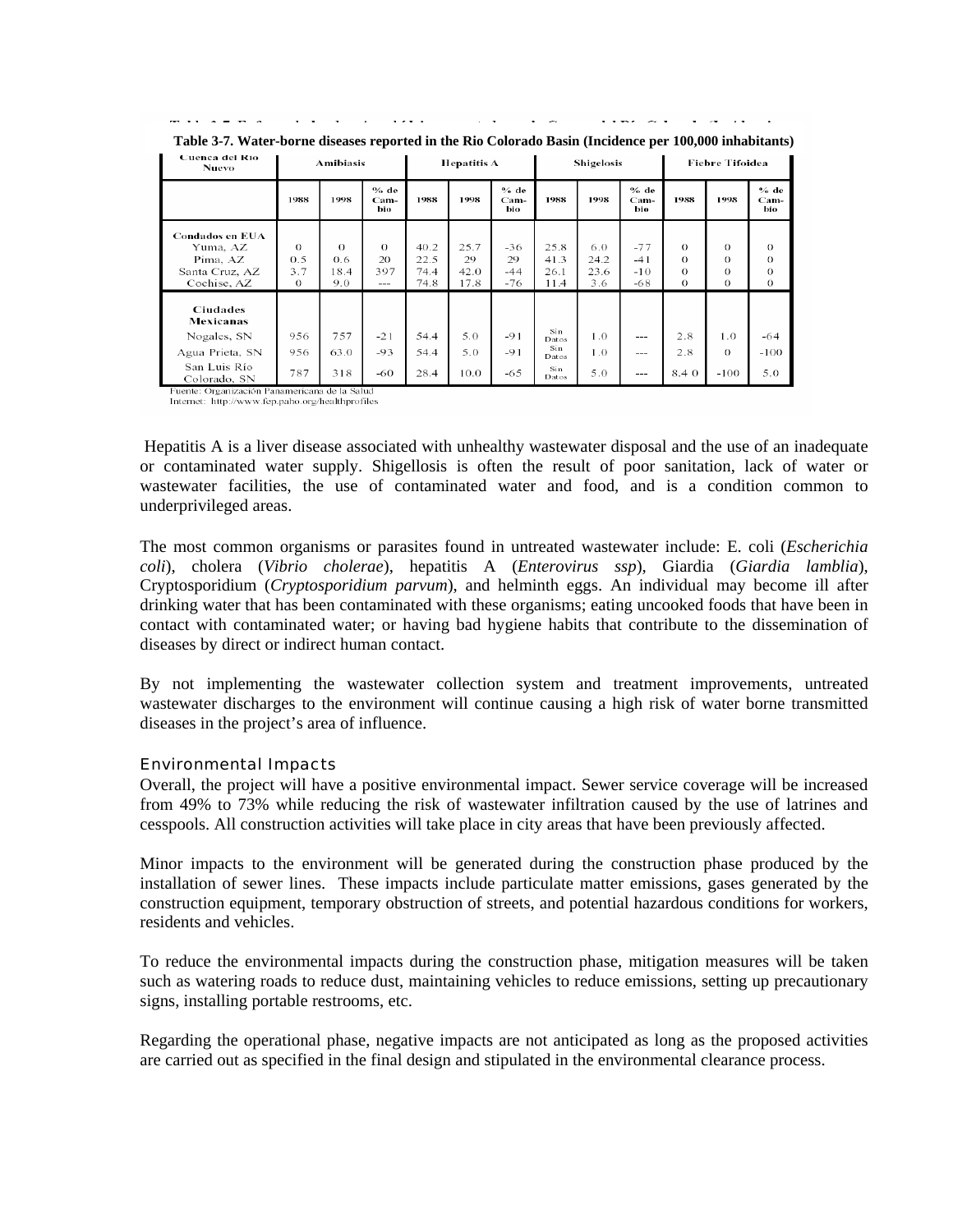#### Transboundary Impacts

No transboundary impacts are expected by the implementation of the wastewater collection and treatment project; the wastewater treatment plant is located south the city, away from the border and it will discharge into the infiltration lagoons .

#### Formal Environmental Clearance

The environmental clearance for the construction of the proposed wastewater collection system and subcollectors in the area of the collector on  $9<sup>th</sup>$  Street; the installation of electro-mechanical equipment on the lift station, the south forcemain, and modules 3 and 4, of the wastewater treatment plant, of the PIMAAS Phase II Project, was issued by the Ministry of Urban Infrastructure and Ecology of the State of Sonora to OOMAPAS on September 9, 2005, via Document 10-1164-05. The environmental clearance did not identify significant negative impacts on the environment.

For the required and supplemental construction tasks of module 3 of the wastewater treatment plant, the SEMARNAT, through the Office of Federal Environmental Protection of Natural Resources in the State of Sonora, notified that this component does not require environmental clearance since the project was authorized by the Ministry of Urban Infrastructure and Ecology of the State of Sonora. The official notification number is DS-SG-UGA-IA-0187-06, March 6, 2006.

The Office of Federal Environmental Protection of Natural Resources of SEMARNAT in the State of Sonora issued the official document DS-SG-UGA-IA-0489-06, June 19, 2006, authorizing the Preventive Environmental Impact Report *The Artificial Recharge of the Aquifer via Infiltration Lagoons with Treated Wastewater from the Wastewater Treatment Plant of the City of San Luis Rio Colorado project.*

As for the U.S. environmental assessment process, a transboundary impact study was developed and submitted for consideration to the U.S. Environmental Protection Agency. The study underwent a 30-day public comment period that began on May 2, 2007 and concluded on June 3, 2007. The Finding of No Significant Impact (FNSI) establishes that no significant environmental impacts are expected from the project in the US border. The issuance of the final FNSI by EPA is pending.

#### **Important issues for Certification:**

The project resolves a significant human health and environmental problem.

**Pendent issues:** 

None.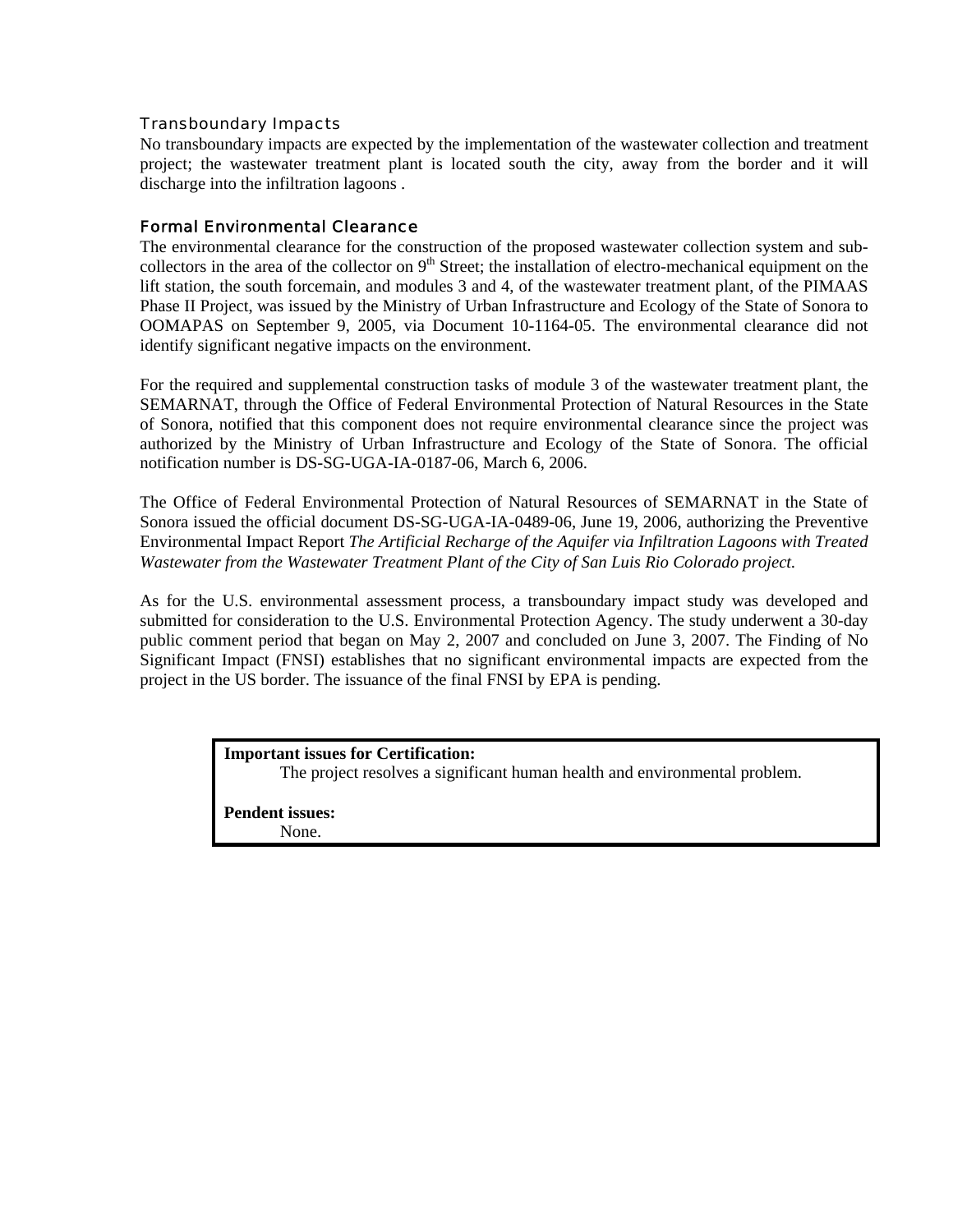# **3. Technical Feasibility**

## 3.a Technical Aspects.

#### Project Development Requirements

To implement this project OOMAPAS prepared final designs for:

- Wastewater collection in the subcollectors discharging to the 9th Street Collector: subcollectors Chihuahua, Zacatecas and Guadalupe Victoria.
- South lift station.
- **Pressurized wastewater forcemain**
- Wastewater treatment plant based on lagoons
- Infiltration lagoons for final effluent disposal.

The final designs were reviewed by the BECC and NADB. They also were validated by the National Water Commission (CNA, by its initials in Spanish), specifying that the designs met their design standards for wastewater collection systems and wastewater treatment.

#### **Appropriate Technology**

The project will use appropriate technology to the city's operational and maintenance capacity. It was designed to be built, operated, and maintained in a sustainable manner in order to achieve its main objective of collection and treatment of wastewater.

#### **Wastewater Collection System**

Two alternatives were considered for the design of the wastewater collection system.

Alternative 1, the preferred alternative, consists of a conventional gravity sewer system selected due to its profitability and ease of operation and maintenance for OOMAPAS. Conventional gravity sewers are typically used in urban areas to collect and transport domestic wastewater. Sewer pipes must be adequately sloped to reduce solids deposition, a minimum velocity of 2 ft/s or more must be maintained without pressuring the pipes. Due to the topography it was necessary to include a lift station in the project design. The construction of the lift station is finished, and only the electro-mechanical equipment was considered for the PIMAAS Phase II Project. The capacity for this phase shall be 9.12 MGD.

Alternative 2 is the no action alternative, was discarded due to the environmental and human health problems generated by disposing untreated wastewaters directly to the environment. The main health risk implications for not implementing the project are for the local inhabitants, as they would be exposed to direct and indirect contact with untreated wastewaters.

#### **Wastewater Treatment**

As part of the wastewater treatment planning process, the following alternatives were evaluated:

- 1. Stabilization lagoons (anaerobic digestion, facultative and maturation lagoons in series)
- 2. Stabilization lagoons (facultative and maturation lagoons in series)
- 3. Rapid Infiltration (by injection)
- 4. Land disposal
- 5. Slow Infiltration (by absorption)
- 6. Activated sludge, conventional process

and the state of the state of the state of the state of the state of the state of the state of the state of th<br>State of the state of the state of the state of the state of the state of the state of the state of the state

7. Activated sludge, extended aeration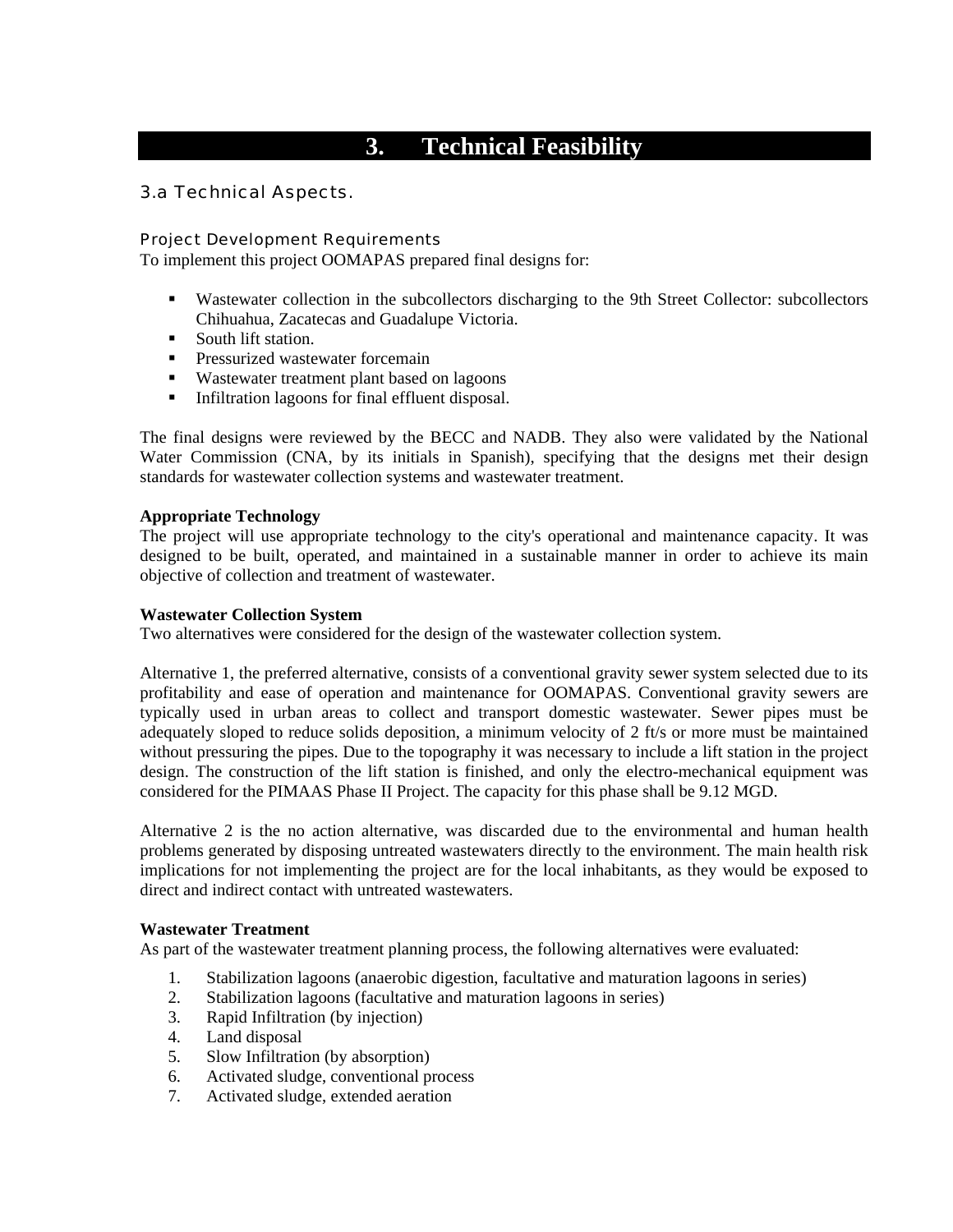The selected alternative, also the alternative selected for the PIMAAS Phase I Project, is the stabilization lagoons alternative. This alternative was selected because under Phase II the intention is to expand of the existing lagoon system.

This alternative includes the following processes:

- 1. Pretreatment
- 2. Wastewater intake and distribution box

e de la construcción de la construcción de la construcción de la construcción de la construcción de la constru<br>En la construcción de la construcción de la construcción de la construcción de la construcción de la construcc

- 3. Anaerobic lagoon
- 4. Facultative lagoon
- 5. Maturation lagoon
- 6. Interconnection box
- 7. Disinfection System

The wastewater treatment plant shall consist of a biological anaerobic, facultative, and maturation lagoon treatment system; there will be no pretreatment as the filtration and screening processes are carried out in the lift stations. The lagoon system design, based on the CNA Lagoon Manual, it was designed to reduce the organic matter, and reduce the helminthes eggs and fecal coliform bacteria to values under those dictated by Mexican Official Standard NOM-001-SEMARNAT-1966.



#### PLANTA DE TRATAMIENTO

The project considered sludge stabilization for the management and final disposal of the byproducts produced during treatment in order to comply with Mexican Official Standard NOM-004-SEMARNAT-2002. The sludge produced in the treatment process will be extracted from the lagoons in 8 year intervals for use as fertilizer.

The no-action alternative for wastewater treatment was not considered due to its health implications. This alternative was analyzed and rejected due to the risks for human health and the environment. To continue discharging raw wastewaters to latrines and cesspools and eventually to streets risks aquifer contamination and additional population contact with untreated wastewater, a potential risk for transmitting waterborne diseases.

The alternatives analyzed for the final disposal of treated wastewater were the discharge to an irrigation ditch and soil percolation; both alternatives considered effluent quality in compliance with applicable standards. The first alternative was discarded because the utility considered that this option was difficult to implement due to the social implications. To evaluate the second alternative, OOMAPAS developed a project in 2005, for *The Artificially Recharging of the Aquifer via Infiltration of Treated Wastewater,* with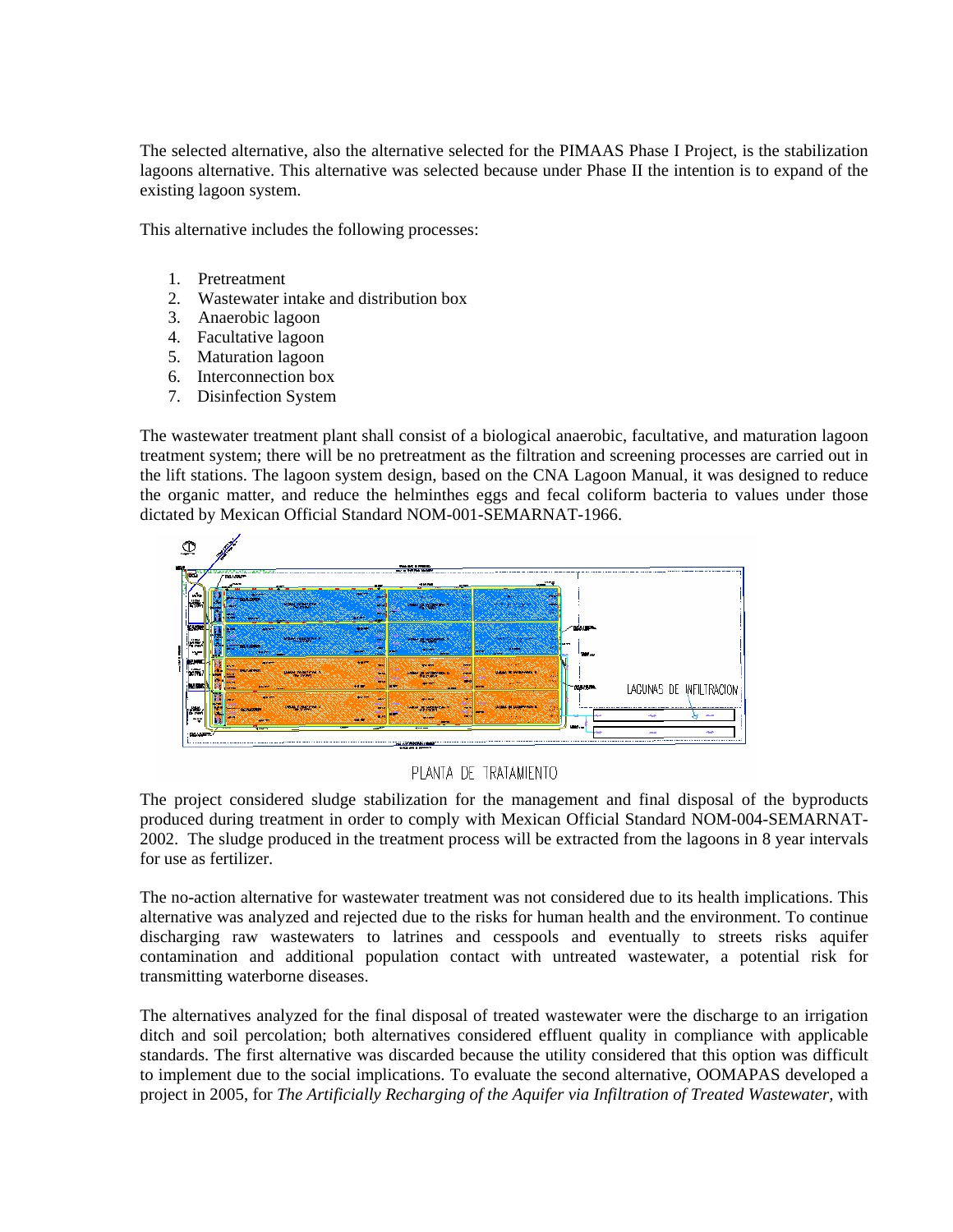the help of the Universidad Autónoma de Baja California, which included a geo-hydrological study to assess the hydraulic properties of the local aquifer. This study determined the feasibility for recharging the aquifer with treated wastewater due to the permeability and the filtration media. The CNA via their Regional Office in Baja California, authorized the discharge permit of the infiltration lagoons by issuing official document BOO.00.R02.04.5-2932, November 22, 2006.

The wastewater collection and wastewater treatment project complies with standard design criteria and standard sanitary engineering practices, and it is based in technical manuals and design guidelines from the CNA. It is noteworthy that the proposed project is an expansion to the existing wastewater collection and treatment systems, currently in operation.

#### **Value Engineering**

The Final Design of the PIMAAS Phase II Project underwent a Value Engineering (VE) process in August of 2006, to identify project improvements, reduce construction costs, as well as operating & maintenance costs.

The recommendations from the VE analysis were evaluated in coordination with the OOMAPAS, BECC, NADB and the CNA. Based on this evaluation the pressurized line material was replaced.

#### **Land Acquisition and Rights-of-Way Requirements**

OOMAPAS will build the Phase II Project on its own property and in existing right of ways of the PIMAAS Phase I Project, rendering additional steps for the construction and/or operation of the proposed project unnecessary.

#### **Work Schedule**

The tasks for this project are as follows:



The Project proposed for certification, is expected to be finished by 2009. The Guadalupe Victoria Subcollector is currently under construction.

#### **Technical Process**

The treatment process is sufficient to generate treated wastewater with adequate quality for reuse and to eliminate health risks for residents who may have contact with treated water, pursuant to the applicable environmental regulations contained in Official Mexican Standard NOM-001-SEMARNAT-1996. This standard establishes the maximum permissible levels of contaminants for wastewater discharges to national waters and properties.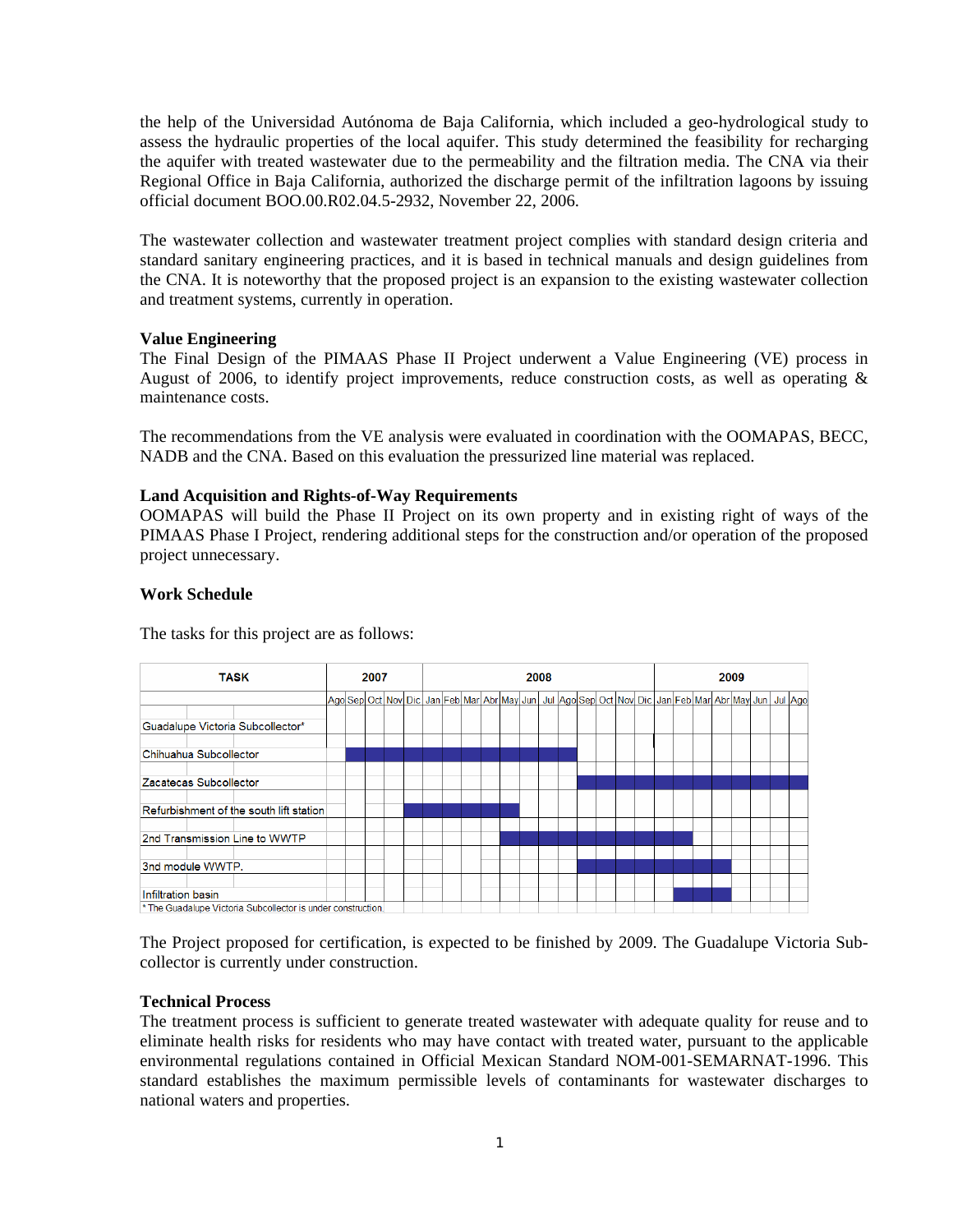The technology to be used for the wastewater treatment process is a technology that has been widely employed as a solution for wastewater sanitation in small and medium-size communities.

#### 3.b Management and Operations

#### **Project Management**

The Phase II wastewater collection and treatment project will be built and operated by OOMAPAS under it current organizational structure.

#### **Operation & maintenance**

OOMAPAS will assign the necessary budget for the project's operation and maintenance. For the operation of the PIMAAS Phase II project the existing staff operating Phase I will be used.

In order to not interfere with the biological treatment at the wastewater treatment plant, the OOMAPAS has a permanent pretreatment program to control discharges to the municipal sewer system to meet the requirements of the NOM-002-SEMARNAT-1996. Through individual discharge permits for nondomestic users, this program establishes the quality levels that must followed to discharge to the sewer system, with a pretreatment condition if necessary.

In order to operate and control the wastewater treatment process and final disposition of the treated effluent, operation and maintenance manuals developed for operation of the PIMAAS Phase I Project will be used. These shall include the operation, control & maintenance of the lift station and the WWTP.

The operation manual shall help to:

- $\checkmark$  Achieve optimal use of the facilities by implementing appropriate operational policies.
- $\checkmark$  Facilitate understanding of the basic principles of the process and operational and control techniques to enhance operator skills.
- $\checkmark$  Support data collection from the WWTP to facilitate operational monitoring and improvements if required to maintain high operation levels.

The Maintenance Manual shall help to:

- $\checkmark$  Maintain equipment operating at maximum efficiency at all times.
- $\checkmark$  Reduce stoppages to the minimum during normal operations.
- $\checkmark$  Control costs associated with previous practices.
- $\checkmark$  Maintaining the highest efficiency level in all maintenance work performed by using the best techniques and continuous personnel training.
- $\checkmark$  Formulating and establishing maintenance programs based in the equipment schedule.
- $\checkmark$  Establishing and controlling a parts inventory required for maintenance operations.
- $\checkmark$  Implementing long term maintenance policies and actions with related areas.

#### **Permit, Licensees, and other Regulatory Requirements**

The OOMAPAS has the required CNA permits for the discharge of wastewater and also has the required environmental clearances to develop the project. The wastewater collections and treatment projects have been reviewed by BECC and NADB and validated by CNA.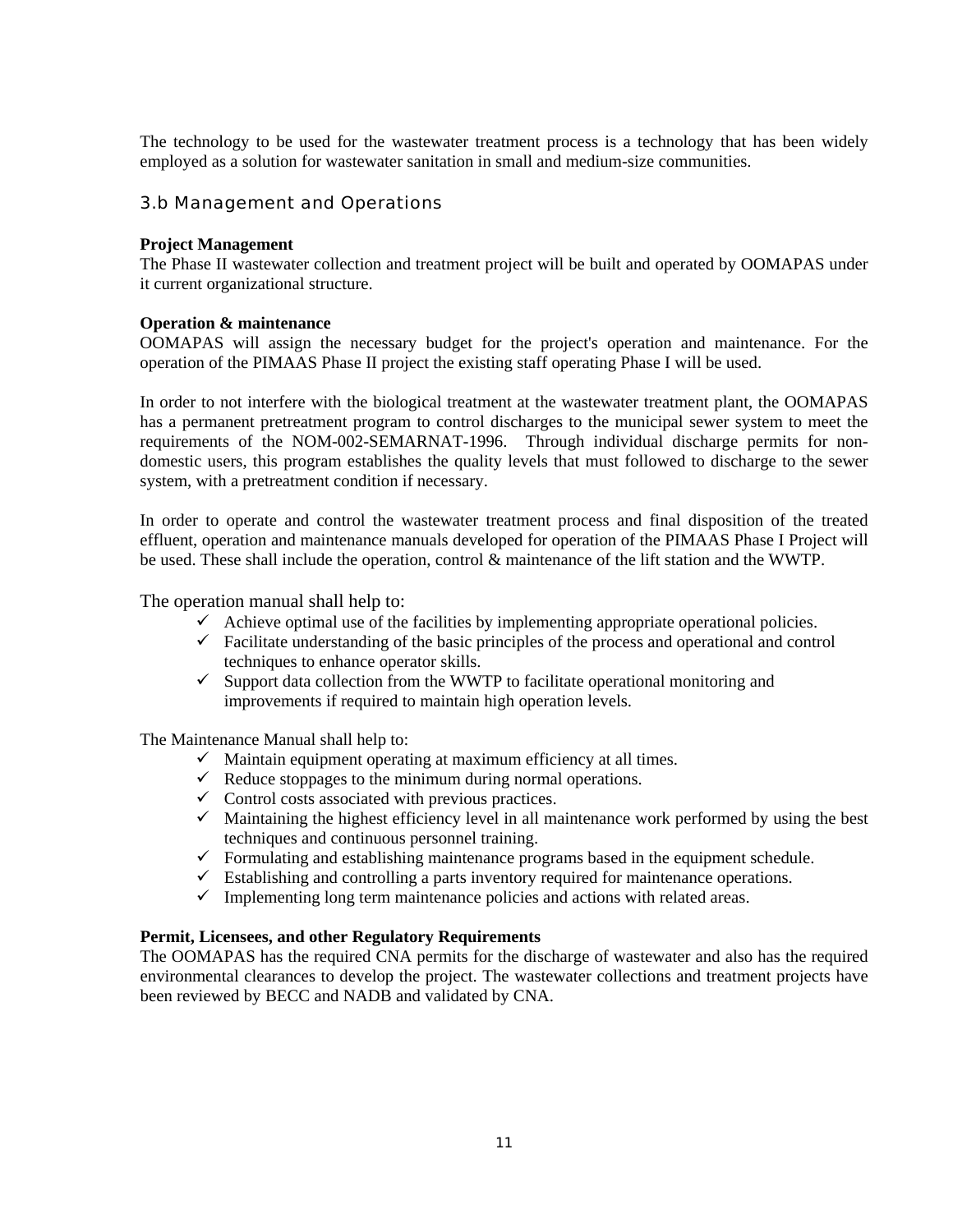## **Important Aspects to Consider for Certification:**

**- The final design was reviewed by OOMAPAS, BECC, NADB and validated by CNA.** 

**Pending Issues:**

**- None**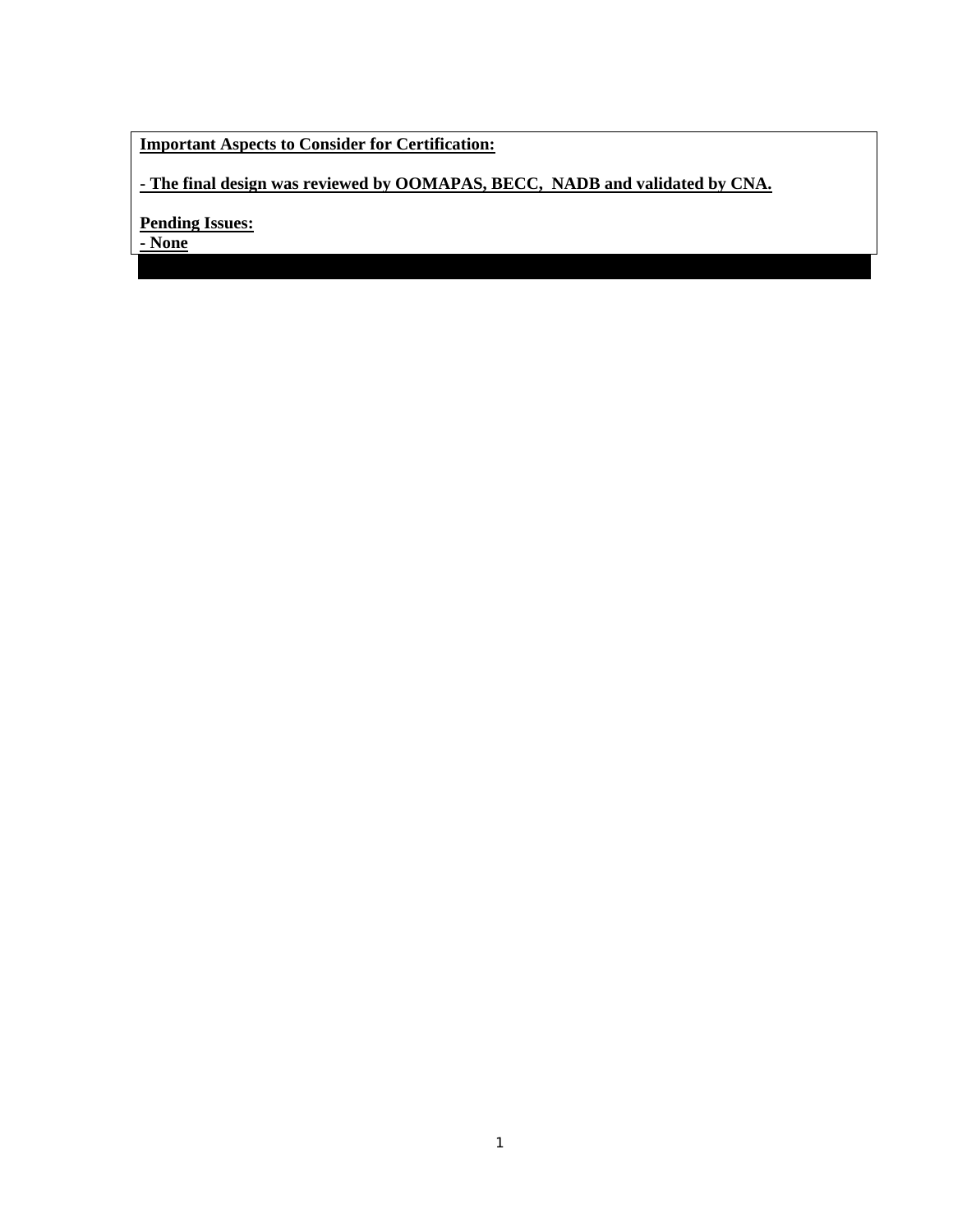## **4. Financial Feasibility and Project Management**

## 4.a Financial Feasibility

The North American Development Bank (NADB), after reviewing the financial information submitted by the Project Sponsor, determined that the financial capacity and structure proposed by the water and wastewater utility of San Luis Rio Colorado (OOMAPAS) are adequate. The information submitted in financial analysis included:

- i) Historical and pro forma financial statements;
- ii) Project's financial structure;
- iii) Capital Investment program:
- iv) Historical and pro forma operating and maintenance budget; and
- v) Economic and demographic information on the project area.

A detailed analysis of the project's financial information is contained in the loan proposal that will be submitted to the NADB Board for authorization. A summary of the financial analysis is presented below.

The total cost of the project is estimated at US \$15.39 million, including construction, supervision, valueadded tax and contingencies.

| Item                                  | Amount<br>(Million dollars) |
|---------------------------------------|-----------------------------|
| Collectors, Lift Station, Pressurized |                             |
| Line, Wastewater Treatment Plant and  |                             |
| <b>Infiltration Lagoons</b>           | 15,386,304                  |
| <b>TOTAL</b>                          | \$15,386,304                |

The OOMAPAS and NADB have proponed a financial structure that will allow for the successful implementation of the project. The table below summarizes the proposed structure:

| <b>Funding Source</b>                       | Source Type   | Amount<br>(Dollars) | $\%$   |
|---------------------------------------------|---------------|---------------------|--------|
| <b>BDAN-BEIF</b>                            | Grant         | 6,154,522           | 40.00% |
| <b>OOMAPAS-Estate-Federal</b><br>Government | $GIC^2/Grant$ | 7,693,152           | 50.00% |
| <b>NADB</b>                                 | Credit        | 1,538,630           | 10.00% |
| `OTAI                                       |               | \$15,386,304        |        |

The OOMAPAS has an efficient financial and technical management system; their use of resources and expenditure control has brought positive and satisfactory financial results in the last 5 fiscal years. Thus, the NADB loan shall not affect the utility's financial situation.

## 4.b Rate/Fee Model

Due to the project characteristics, the OOMAPAS shall not require the implementation of a rate program for this project. The OOMAPAS current rate plan covers their actual needs for operation and maintenance as well as for debt capacity within an acceptable margin. For the fiscal year 2007 the OOMAPAS increased their rates by a 4.23%

<span id="page-12-0"></span><sup>&</sup>lt;u>a</u><br><sup>2</sup> Generación Interna de Caja (Agency's own resources)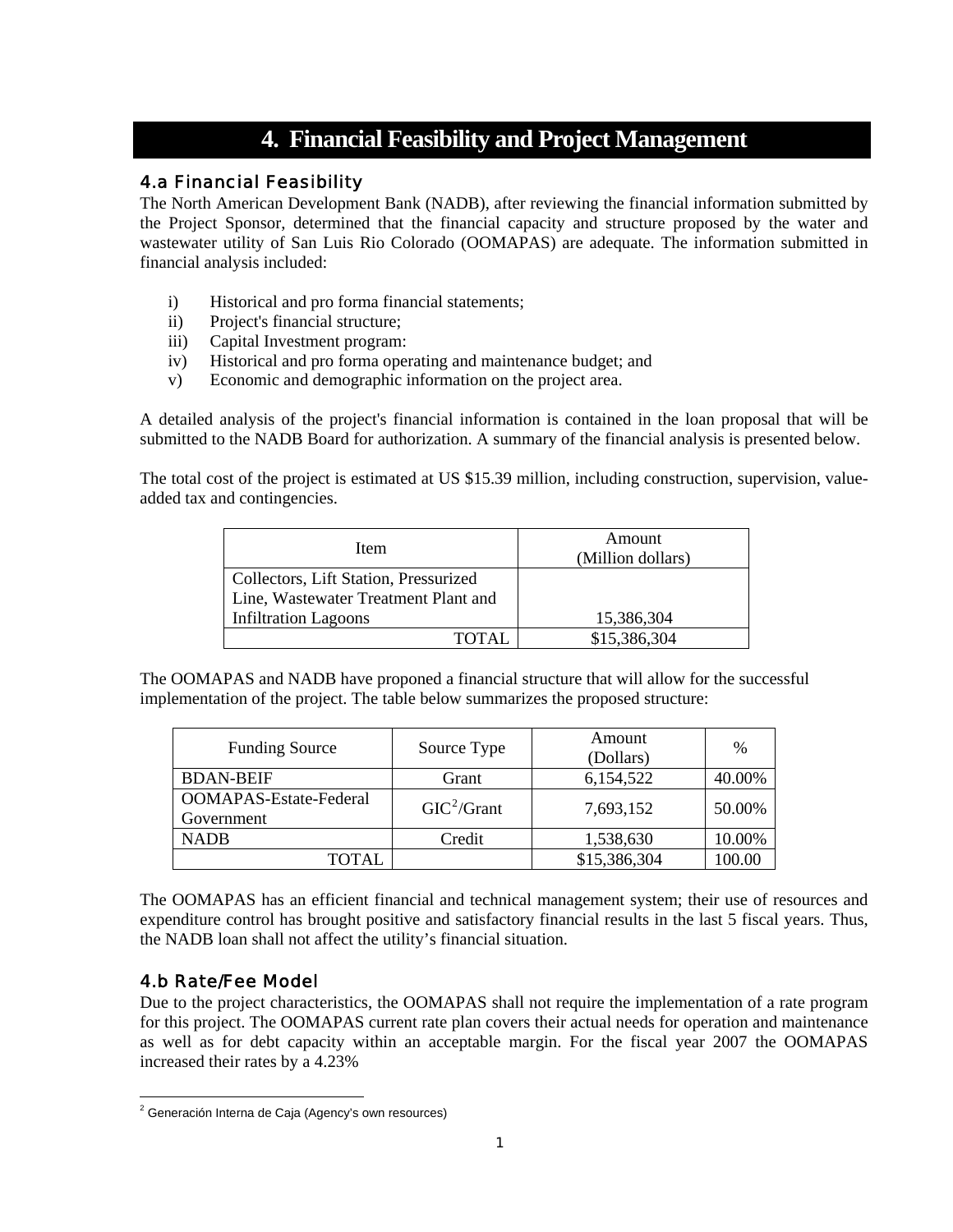## 4.c Project Management

The project will be managed by OOMAPAS. The utility has adequate staff to manage the procurement and construction of the proposed infrastructure and address any potential contingencies related to the project's operation and maintenance.

**Important issues for Certification: The project was analyzed and determined to be viable. Pending Issues** None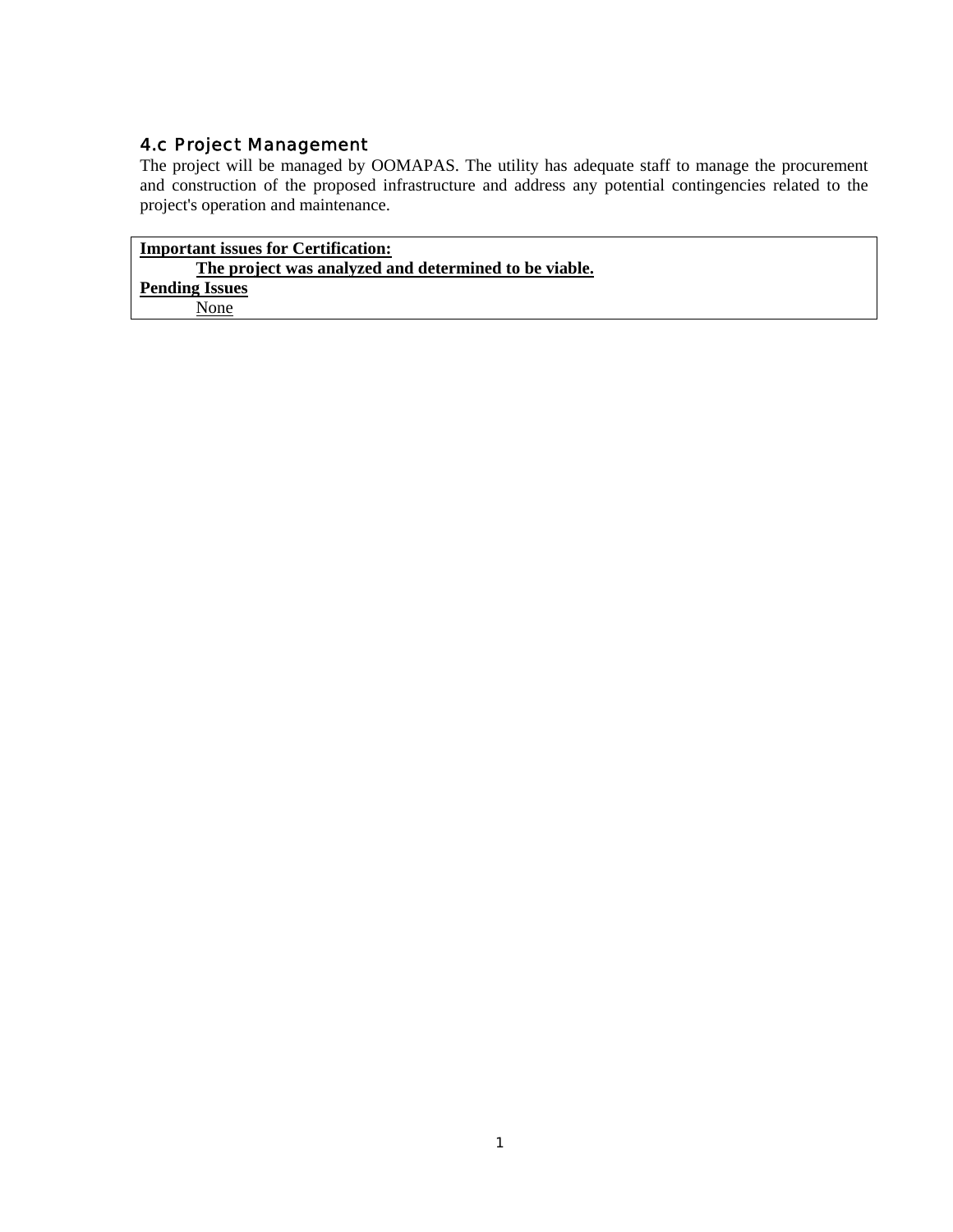## **5. Public Participation**

#### Comprehensive Public Participation Plan

In order to achieve the BECC's objectives regarding public involvement, the City of San Luis Río Colorado submitted to BECC a Public Participation Plan, which was approved on November 9, 2005. Said plan includes naming a follow-up committee, a listing of the entities to present the project for support, public access to the project's information, and holding public meetings. Below is a summary of the activities performed by each.

#### Local Steering Committee

The Local Steering Committee was nominated on October 20, 2005 with the following members:

- $\checkmark$  Chairman: Mauricio Tanuz Navarro, President of CANACINTRA
- $\checkmark$  Vice-President: Martín Valtierra, President of CANACO

#### Meetings with Local Organizations

The project sponsor held several meetings with local organizations to inform the citizens about the project's components.

#### Public Access to Project Information

The Environmental Information Document and Final Design document were made available to the public at the OOMAPAS offices before the first public meeting held on August 17, 2006. Notice for the first meeting was published 30 days before the meeting date. Also, basic technical information on the project was distributed during public assemblies and was posted at the utility offices with information regarding the project.

#### Public Meetings

#### First Public Meeting

The first public meeting was held on August 17 of 2006 at the main hall of the Municipal DIF.

About 140 people attended the meeting, with an important representation of the community, social groups, business and academia. During the meeting, the President of the Steering Committee Mauricio Tanuz Navarro, introduced the remaining members of the committee and described their roles and responsibilities. The project was presented by Jesús Borbón from OOMAPAS who established the features and scope of the project.

#### Second Public Meeting

The second public meeting is scheduled for July 5, 2007.

## Final Public Participation Report

The Steering Committee and the applicant prepared the "Final Public Participation Report" to demonstrate that the proposed objectives were fully met to BECC's satisfaction. This document will be submitted after the completion of the second public meeting.

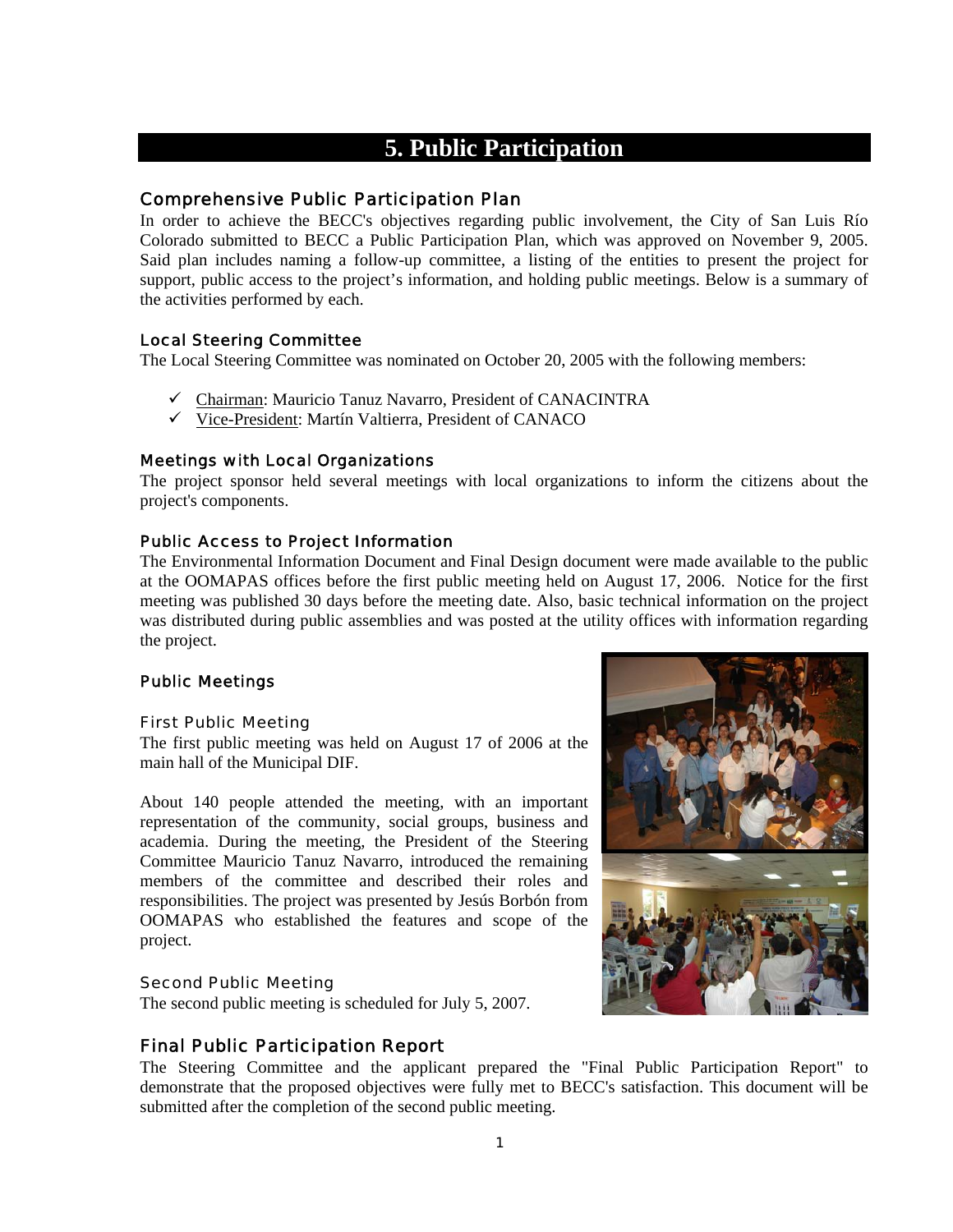## **Important issues for Certification:**

**The project has wide public support and the supporting documentation is available**

**Pending Issues**

**Second public meeting Final Public Participation Report**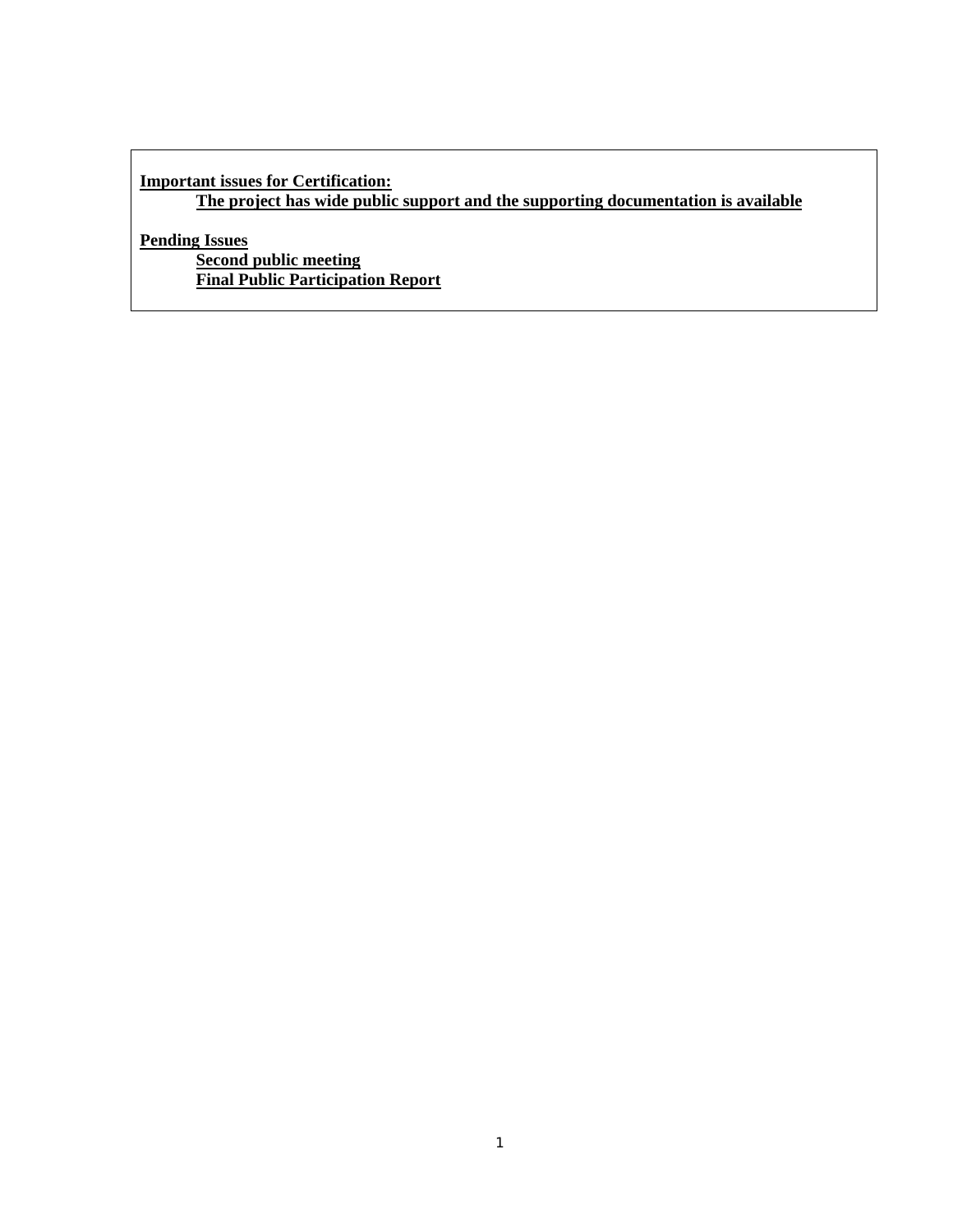## **6. Sustainable Development**

## 6.a Institutional and Human Capacity Building

The OOMAPAS will be responsible for operation and maintenance of the waste water collection and treatment system. They have the basic human and institutional resources to operate and maintain the proposed sanitation system.

The actions that contribute to strengthen OOMAPAS institutional and human capacity building within the project's scope are:

- Improvements to the utility's wastewater collection infrastructure needs
- Build wastewater treatment system
- Operate a wastewater collection system compliant with current federal and state laws and regulations.
- Training of operators.

The OOMAPAS shall provide basic training to the technicians that will work in operation and maintenance of the new and existing infrastructure, and will use previous experiences from the operation and maintenance of the PIMAAS Phase I Project.

## 6.b Conformance with Applicable Local, State, and Regional Laws and Regulations and Conservation and Development Plans

As specified in the Chapter 2, the project complies with applicable laws and regulations. The project complements the 2007-2009 Municipal Development Plan to provide services for collection and treatment of wastewater in San Luis Rio Colorado. With the project's implementation, the risks associated with improper handling of wastewater shall be eliminated and treated water will be available for other uses.

At the state level, the project complies with the goals of the 2003- 2009 State of Sonora Development Plan, which calls for the state to develop adequate infrastructure and furnish the appropriate equipment for treating wastewater, for more efficient application of environmental regulations, to address the problems of water management with a long term vision, with financially viable alternatives, socially approved, and environmentally sustainable.

At the federal level, the project complies with applicable standards for collection, treatment, and final disposition of wastewaters.

The project is integrated to the 2012 Border Environmental Program, achieving Objective #1 (Reducing water pollution), & Goal #1 (promoting an increase in residential hookups to sewage and treatment systems), & Goal #4 (promoting improvements in the efficiency of organisms operating water systems). One of the guiding principles of this program is to decrease mayor risks to public health, and to preserve and restore nature.

In order to determine if the project would have negative impacts to existing development and conservation plans of the United States and to establish the necessary mitigation measures, the sponsor coordinated with FEMA Region IX, Arizona State Historic Preservation Office, US Bureau of Indian Affairs, US Bureau of Land Management, City of San Luis, Arizona, US EPA Region 9, Arizona Department of Environmental Quality, International Boundary and Water Commission, Natural Resource Conservation Service, US Army Corp of Engineers, US Fish and Wildlife, and Arizona Department of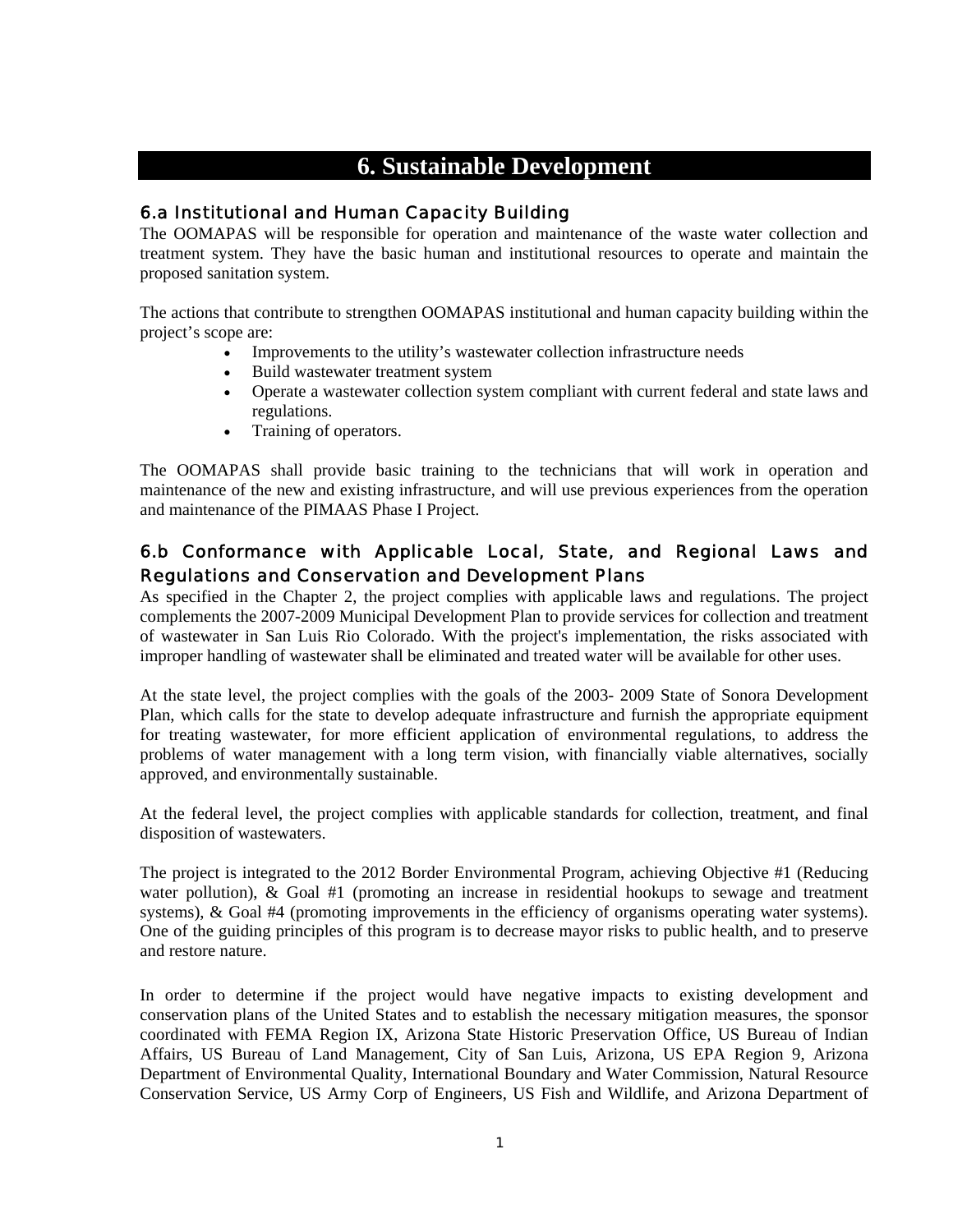Game and Fish. The comments and responses of these agencies are included in the Transboundary Environmental Information Document.

## 6.c Natural Resource Conservation

Proposed improvements will help conserve community resources by reducing pollution of underground water and public exposure to untreated wastewater drainage. With an efficient sewage and treatment system there shall be increased efficiency in managing regional hydraulic resources.

The project also includes application of sustainable building practices that are part of the specifications of the construction process.

## 6.d Community Development

Implementing this project is vital for community development, as it will allow development in zones that currently lack residential wastewater and treatment. Installation of a proper treatment system promotes community development, as it helps to reduce pollution in city streets generated by untreated wastewater. The project is a means for applying plans and programs that coincide with the city's urban development. Additionally, the project will allow improvement in the management of local water resources.

**Important issues for Certification: This project meets all sustainable development principles.**

**Pending Issues** None

 $\mathbf{18}$